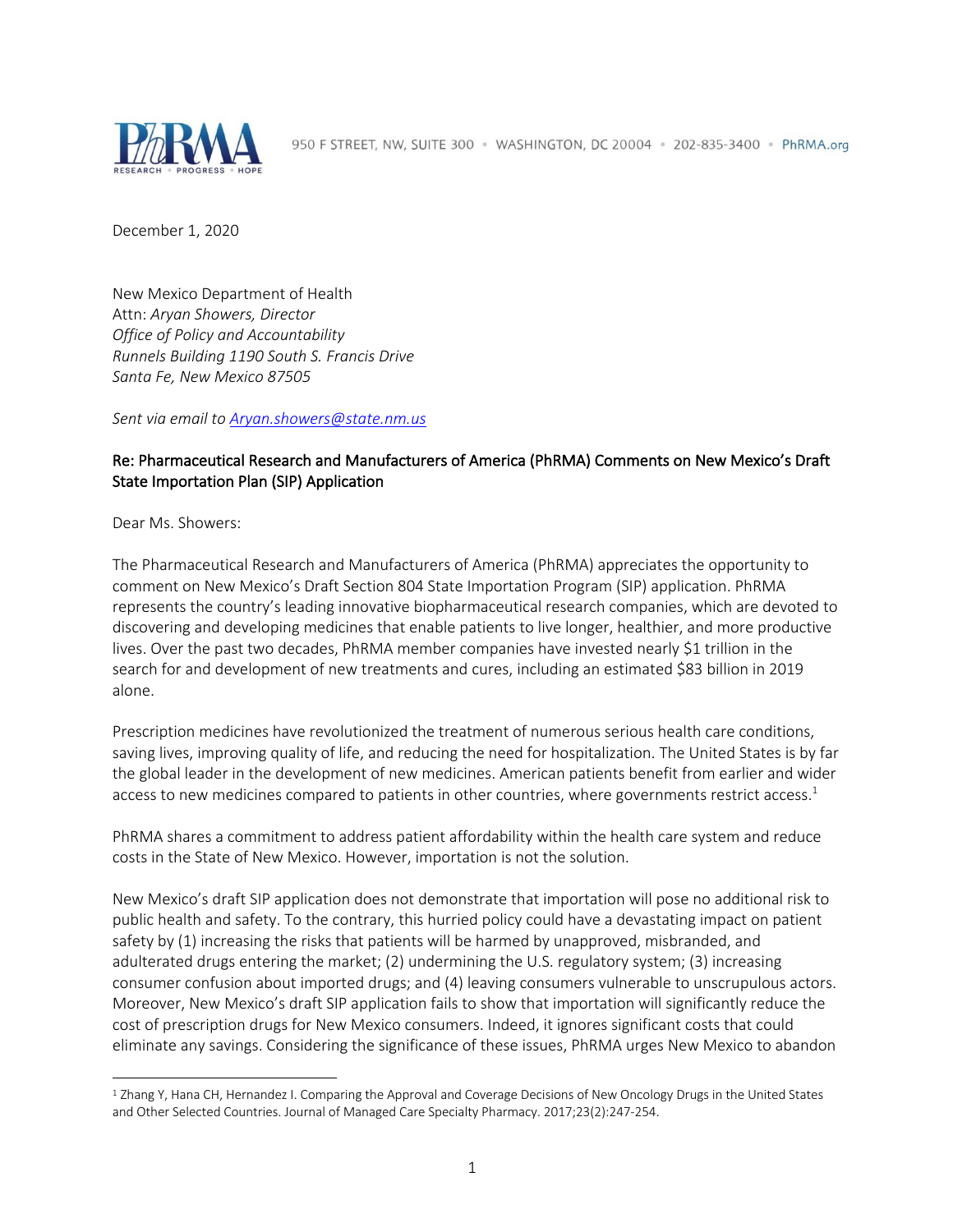

implementation of an importation program.

# New Mexico's proposed importation program would pose additional risks to the public's health and safety.

Section 804(l)(1) of the Federal Food, Drug, and Cosmetic Act ("FDCA") requires the U.S. Secretary of Health and Human Services to certify that importation will "pose no additional risk to the public's health and safety." We are generally concerned that New Mexico's proposal provides little detail about how the state will ensure importation does not increase public health and safety risks. Our most significant concerns with the proposal are described below.

### *New Mexico's proposed importation scheme would expose patients to the risks associated with imports of unapproved, misbranded, and adulterated drugs.*

Importation would expose patients to the risks associated with imports of unapproved, misbranded, and adulterated drugs. The FDCA and FDA's regulations ensure the safety and overall quality of drug products consumers purchase in the United States. Drugs marketed in the U.S. must be approved, not misbranded, and not adulterated, in addition to meeting other requirements outlined in the FDCA. The FDCA and FDA's regulations give American consumers confidence that the drugs they use are safe and effective and are not expired, subpotent, contaminated, counterfeit, or otherwise unsafe for patient use. FDA's regulations for section 804 importation do not inspire that same level of confidence. As HHS indicated in the HHS Task Force Report, "there is no way to ensure that [drugs imported under section 804] have been appropriately stored, processed, and packaged."<sup>2</sup> Improper storage, testing, or processing can cause consumers to receive unsafe medicines that can cause serious injuries and even death, particularly if any of these drugs would be used to treat vulnerable populations such as children and the elderly.

New Mexico's compliance plan is insufficient to assure the safety of the drug supply. In an apparent attempt to reduce concerns about adulterated drugs, the draft application states that the NMDIP will create a registry for drug importation participants which will "ensure that the storage, handling, and distribution practices of supply chain participants, including transportation providers, meet certain requirements (including those requirements in 21 CFR Part 205) and do not affect the quality or impinge on the security of the eligible prescription drugs." Yet, registration alone is insufficient to ensure that entities test and hold prescription drugs in compliance with current good manufacturing practices ("cGMP") and otherwise meet their obligations.

New Mexico's proposed importation program would increase the potential for adulterated drugs to enter the U.S. at the very earliest stages in the supply chain — before they enter the U.S. Canada lacks a trackand-trace system, and it is impossible to know with certainty that drugs were not tampered before arrival in the U.S. Although testing helps, "no testing scheme is foolproof,"<sup>3</sup> and New Mexico's provisions on statutory testing leave critical questions unanswered. For example, the draft application outlines that all products imported through New Mexico's importation program will be held at a "licensed facility" within "the Customs and Border Protection (CBP) port of entry or foreign trade zone" and "shall not be released

<sup>2</sup> HHS, Task Force on Drug Importation, Report on Drug Importation (Dec. 2004) at 29.

<sup>3</sup> Id. at 30.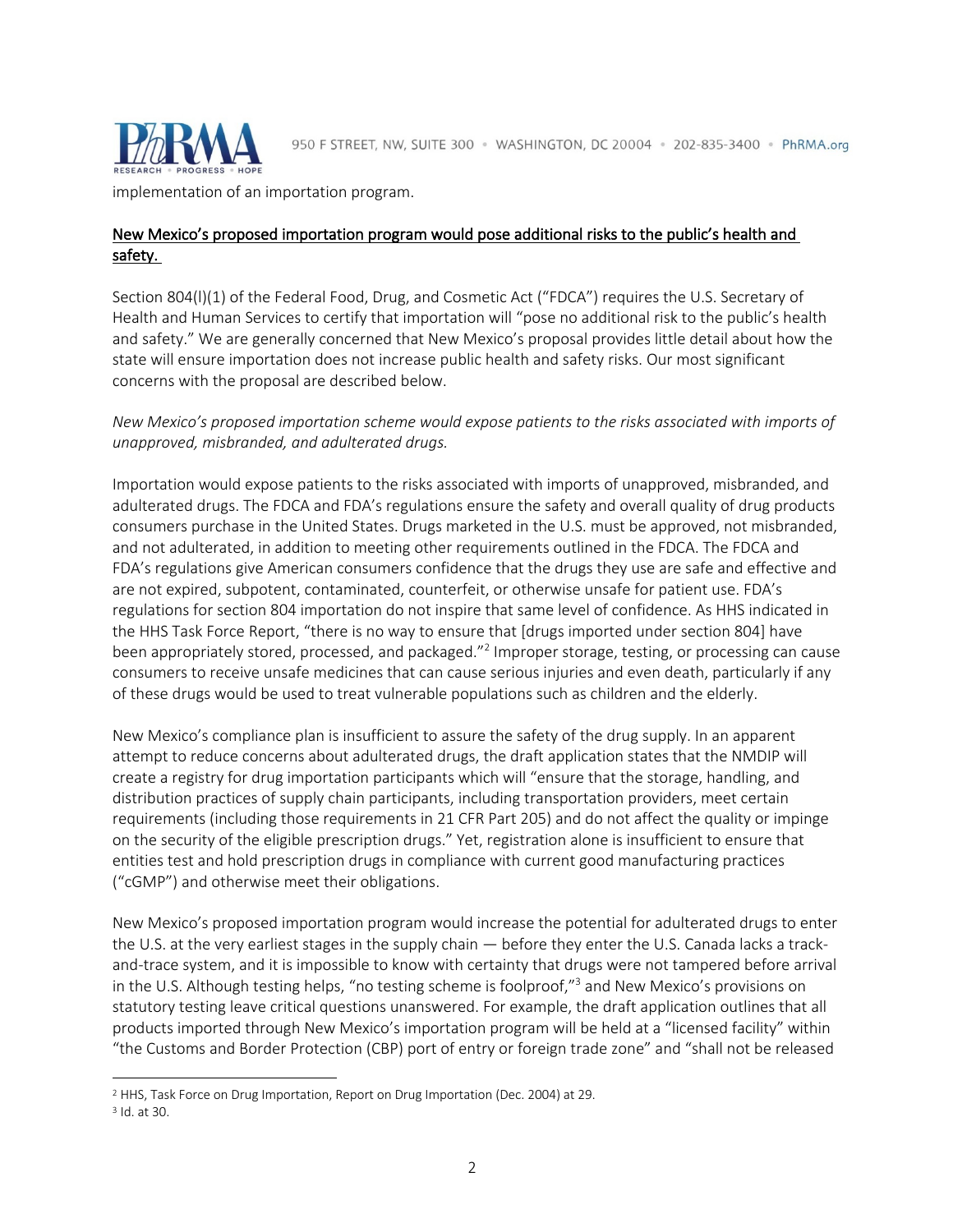

for distribution until Statutory testing has been conducted, all FDA approvals are obtained, and the product has been re-labeled in accordance with FD&C Act requirements." It is unclear how long prescription medicines could be held at the CBP or FTZ awaiting testing results, and re-labeling prior to distribution. The application also does not describe a plan to assure that imported drugs are appropriately stored, handled, and re-labeled/repackaged while at the CBP or FTZ prior to being distributed in the state. Even more concerning is the fact that the draft application does not identify testing levels necessary to ensure confidence and reliability. Statutory testing is expensive and may be neglected if the state does not articulate specific standards that must be met.

#### *New Mexico's proposed importation program would undermine regulatory protections provided by FDA.*

According to the draft application, the New Mexico Board of Pharmacy (NMBOP) will conduct on-site inspections of resident program participants to ensure compliance with state and federal regulations. For non-resident program participants, NMBOP will review reports from FDA, local licensing bodies, or NMBOP-recognized third parties. However, to provide meaningful oversight of program non-resident participants, NMBOP and FDA must inspect them. FDA approval is the gold-standard when it comes to regulating the safety of our medicine supply. Relying on reports conducted by any party except FDA, to the extent such reports exist, coupled with not conducting a NMBOP inspection, significantly jeopardize public safety. FDA's refusal to commit to conduct pre-importation inspections of participants, coupled with the NMBOP's plan to not inspect non-resident program participants, undeniably means that importation will pose additional risk. Furthermore, it is unclear if the data collected by local licensing bodies or third parties could differentiate whether the collected information relates to drugs distributed under an importation plan.

PhRMA is particularly concerned about vesting state licensing bodies with responsibilities related to adverse event reporting and recalls. Adverse event reporting requires a number of complex steps in which entities take in adverse event information and make assessments that require medical and scientific expertise as to whether the event is serious and unexpected and is, in fact, caused by the drug.<sup>4</sup> Among other requirements, effectuating a recall requires the ability to quickly and effectively ensure that distribution of the drug stops, any potentially affected entities are notified, and that appropriate communications are issued to the public.<sup>5</sup> The draft application does not address whether the state has the relevant expertise to adequately meet these requirements.

### *New Mexico's proposed importation program would introduce consumer confusion and adverse event reporting failures.*

FDA admits that product labeling for imported drugs could lead to potential confusion between products with the same name.<sup>6</sup> Under the federal final rule, a drug imported under section 804 will be labeled with FDA-approved labeling, the name of the imported drug's manufacturer, the name of the imported drug's Importer, and a statement that the imported drug was distributed under a SIP. It is likely that consumers will not understand the distinction between drugs imported under section 804 and FDA-approved drugs

<sup>4</sup> See 21 C.F.R. § 318.80(b)(2)(B).

<sup>5</sup> See generally 21 C.F.R. § 7.42.

<sup>6</sup> Importation of Prescription Drugs, 84 Fed. Reg. 70796, 70819 (Dec. 23, 2019).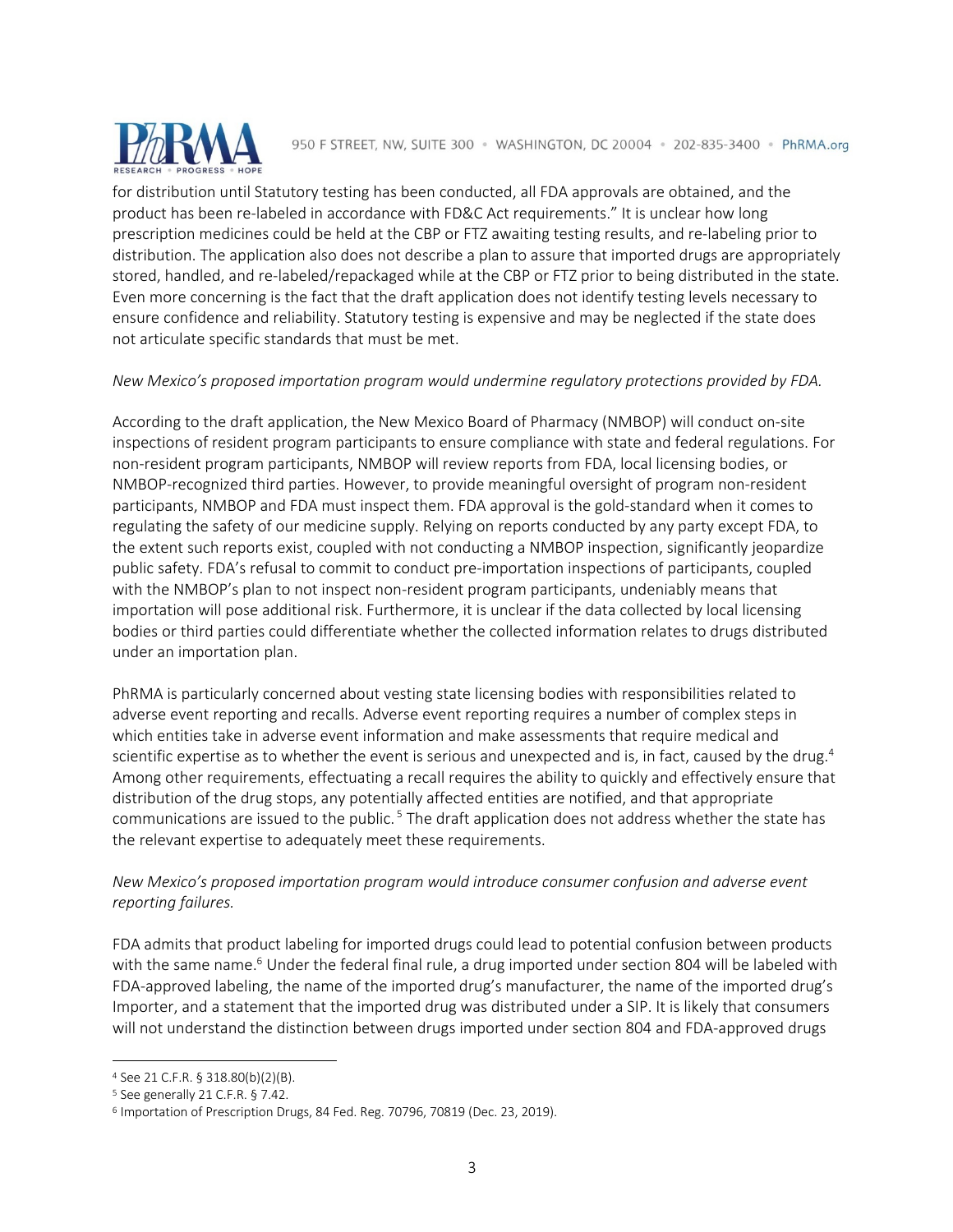

with the same name. If a patient taking an imported drug experiences an adverse event, a patient, caregiver, or healthcare professional may not know which entity to contact, which increases the risk of delays or gaps in adverse event reporting. Adding to this complexity, New Mexico appears to spread responsibility for handling adverse events across all participants in the supply chain. This could lead to additional risks because no one party has full visibility or accountability.

# *New Mexico's proposed importation scheme would allow unscrupulous actors to take advantage of the consumer confusion around imported drugs.*

The same unscrupulous entities that use advanced technologies to deceive American consumers into personally importing counterfeit goods are likely to try to take advantage of commercial importation by capitalizing on consumer confusion about New Mexico's importation plan. As FDA notes, criminals frequently "use sophisticated technologies and are backed by larger enterprises intent on profiting from illegal drugs at the expense of American patients."<sup>7</sup> Consumers may believe they are buying safe and effective medications online, but often they are being deceived and put at risk by individuals who put financial gain above patient safety.

FDA is already struggling to educate consumers about the risks associated with online pharmacies and buying prescription drugs from countries outside the U.S. As FDA notes, unscrupulous actors, like CanaRx, "use their names to imply that patients are receiving medicines approved in Canada, when it's likely that patients are receiving medicines from other countries, and which may be sub-potent, super-potent or counterfeit."8 These companies use sleek advertising to "give false credence to their operation." <sup>9</sup> Whereas now, at least some consumers may understand there is no FDA-authorized importation program in New Mexico, opening up a closed distribution system to commercial importation of drugs from Canada would make consumers more susceptible to unknowingly importing illicit, counterfeit drugs from outside the U.S.

Unsuspecting individuals who do not know the intricate details of the importation scheme may buy from unauthorized entities, believing that these entities are part of New Mexico's authorized SIP program. New Mexico's compliance plan does not address how the state will address individuals or entities that falsely promote themselves as program participants. Although New Mexico does plan to create an educational webpage with "specifically tailored for consumers," this guardrail is inadequate because it does not address the potential for unscrupulous actors to deceive consumers.

### New Mexico's draft SIP application fails to show how the state will significantly reduce costs for New Mexico consumers, and estimates ignore significant costs associated with establishing and administering an importation program.

Both section 804(l)(1) of the FDCA and New Mexico's Senate Bill 1, the Wholesale Prescription Drug Importation Act, require importation to result in a "significant" reduction in the costs of covered

<sup>7</sup> Id. at 70800.

<sup>8</sup> FDA Press Release: FDA Warns CanaRx for Selling Unapproved, Misbranded, and Unsafe Imported Drugs to Unsuspecting Americans (Feb. 28, 2019).

<sup>9</sup> Id.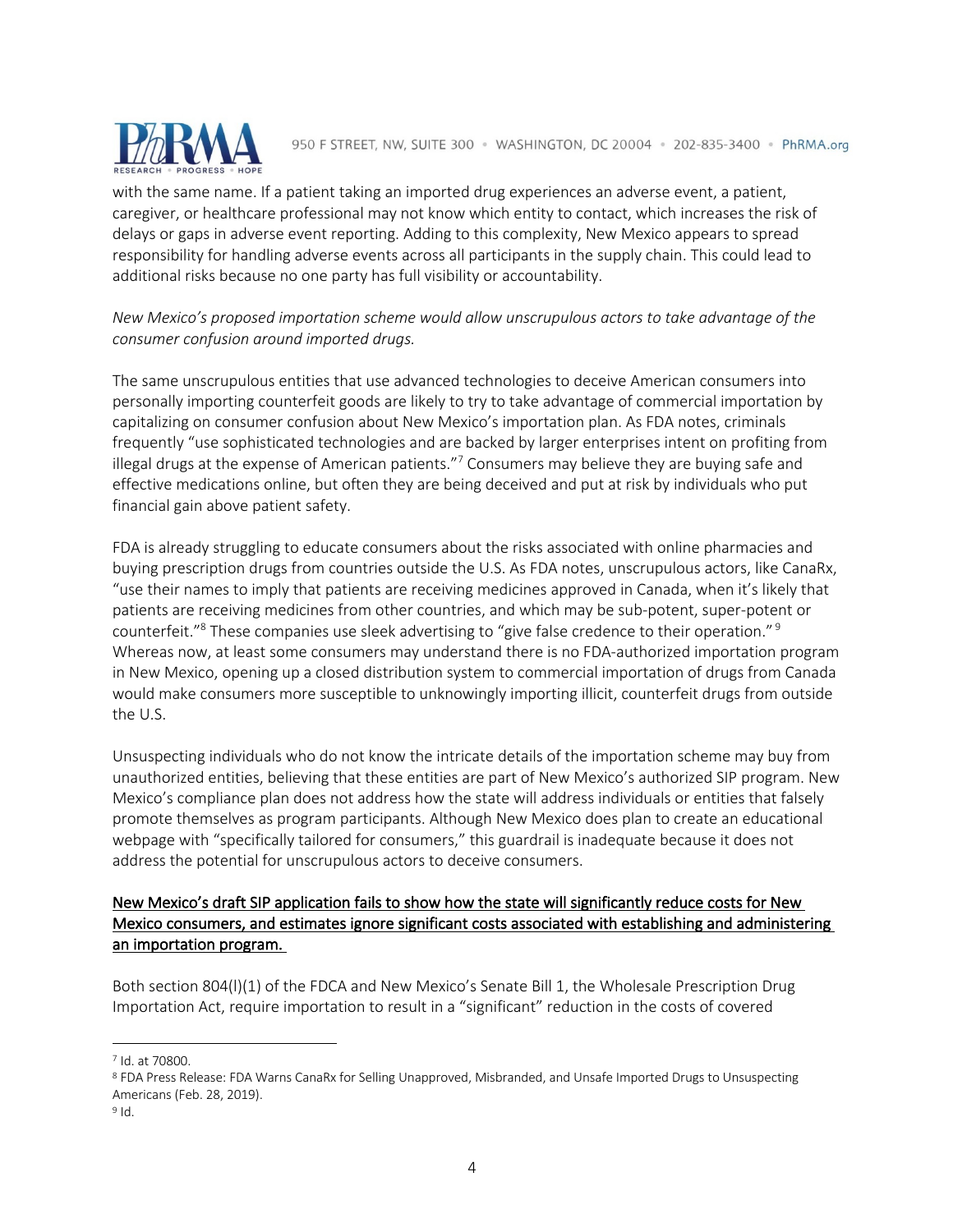

prescription drugs for consumers. However, New Mexico's draft SIP does not provide clear estimates of cost-savings for consumers. Instead, New Mexico's proposal largely focuses on estimated cost-savings for *health plans*, and offers only the roughest back-of-the envelope math to support its claim that importation would reduce the cost of covered products for *consumers*.

Moreover, New Mexico's draft SIP application fails to account for significant costs. New Mexico estimates there will be an additional 45% markup to account for "transaction costs" associated with the program. This markup includes an allowance of profit for commercial entities within the supply chain (20%), repackaging/re-labeling (15%), testing (5%), and record-keeping and recall management (5%).<sup>10</sup> The draft application does not consider additional costs associated with establishing and administering an importation program, which will significantly limit cost savings or eliminate any savings entirely.

- *Start-up and Ongoing Costs:* The draft application lays out plans for the NM Drug Importation Program (NMDIP) to take on several new responsibilities, including ensuring compliance with existing federal laws and registering, licensing, and auditing program participants. However, the draft application does not describe any associated costs or address how these activities will be funded.
- *Law Enforcement Costs:* The state would rely on the "good faith" efforts of dispensing providers and pharmacists to ensure the medicine is not taken out of state without considering law enforcement's role in protecting the safety of the U.S. drug supply chain. As former FBI director Louis J. Freeh emphasized in a 2017 article, "the sheer strain that legalized drug importation would have on law enforcement agencies cannot go unappreciated... [W]e've also been faced with resource and budget challenges that force us to do more with less. Rolling the dice on a drug importation law would undoubtedly take resources away from other important law enforcement efforts."11
- *Public and Stakeholder Education Costs:* The draft application describes a "three-pronged education outreach program," including a multi-modal outreach and marketing campaign, a helpline, and a dedicated webpage. The NMDIP would also offer quarterly training for all program participants that "will be tailored to their specific role so that they may understand their compliance-related obligations." New Mexico's cost-savings estimates do not account for the costs of either of the above programs.
- *Costs Imposed on Supply Chain Entities:* The draft application would impose a number of obligations on the Importer, Foreign Seller, and other entities involved in the SIP, which are not accounted for in the above markup estimate. Such expenses include new capital, operating, and maintenance costs associated with the drug importation paperwork requirements; costs

<sup>&</sup>lt;sup>10</sup> These same estimates were used in other states. See National Academy for State Health Policy (NASHP), Vermont's Canadian Wholesale Importation Program for Prescription Drugs, Concept Paper (Oct. 2019), https://www.nashp.org/wpcontent/uploads/2019/12/vt-submittal-to-omb-12-3-2019.pdf; Colorado Department of Health Policy and Financing (HCPF), Section 804 Importation Program, Colorado Drug Importation Program-Draft Application (Mar. 2020), https://www.colorado.gov/pacific/sites/default/files/Colorado%20Draft%20SIP%20%20-%20Version%203-9-2020.pdf.

<sup>11</sup> Louis J. Freeh, "Cost of Drug Importation Could Unfairly Shift to Law Enforcement," Philadelphia Inquirer (May 5, 2017).